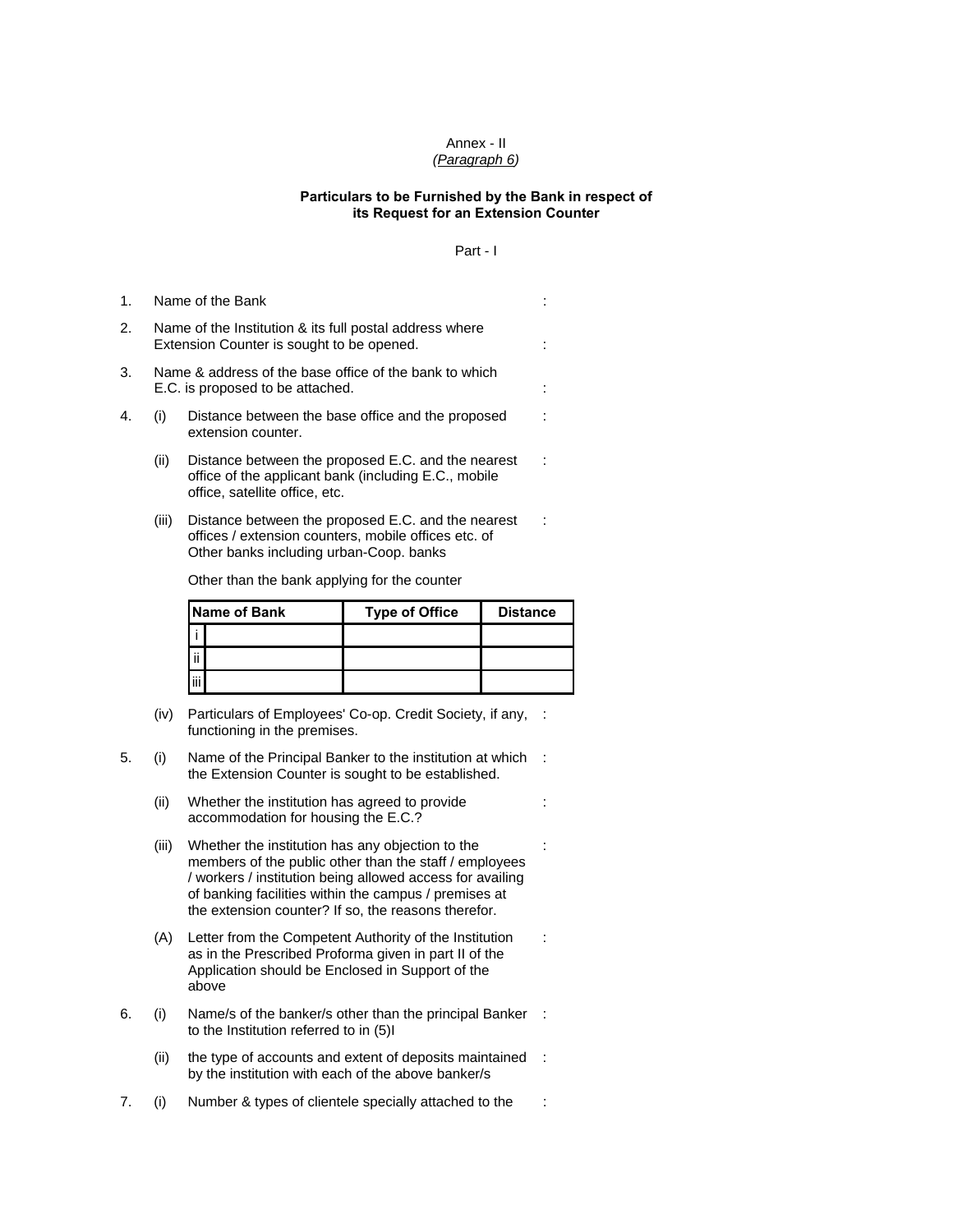institution whose banking needs are to be catered to Please give separate figures.

Staff / Workers / Students / Teachers / Others specify : Total

:

:

:

:

(ii) Established No. of other general public etc. Whose requirements are to be met.

8. (a) Amount of deposits expected within two year of operation at the counter from

|      |                                                                       | <b>First year</b> |     | Second year   |     |
|------|-----------------------------------------------------------------------|-------------------|-----|---------------|-----|
|      |                                                                       | No of<br>A/cs     | Amt | No of<br>A/cs | Amt |
|      | Staff / workers / Students /<br>teachers of The institution<br>itself |                   |     |               |     |
| ii)  | The institution                                                       |                   |     |               |     |
| iii) | General public                                                        |                   |     |               |     |

(b) Daily quantum of cash transaction delete whichever is not applicable : Number Amounts

| 9. Reason for Opening an EC |  |
|-----------------------------|--|
|                             |  |

- 10. Nature of transactions to be Conducted at the proposed EC :
- 11. Amount of rent, if any, payable (Excluding incidentals) by the bank, rate of rent areas offered for locating the EC
- 12. Amount of Commercial rate of rent as prevalent in the area or as approved by state / Central Govt.
- 13. Brief calculations as to the viability / economics of the proposal for a period of 3 years

Sd/-

(Signature Seal of the Applicant Bank)

Date :

Declaration to be made by the competent authority of the institution in the premises of which the EC is proposed to be opened.

------------------------------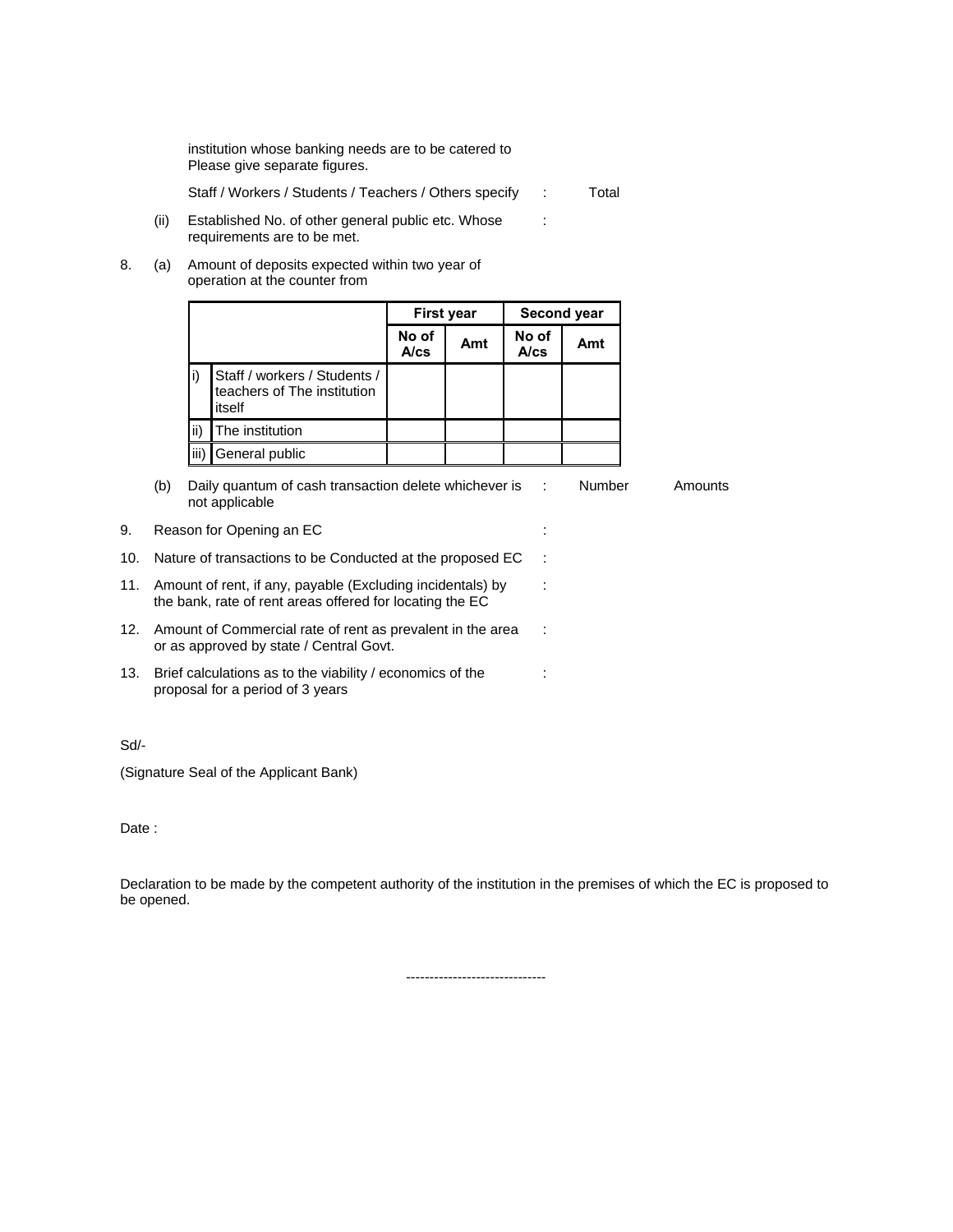Part II

|                                                                                                      |                             | 1. | Bank                                                                                                                                                                                                                                                                                                                   | maintained                                                                          | <b>Amount</b>                                |                                                                                                                                                                                                                                                                                                                                                   |
|------------------------------------------------------------------------------------------------------|-----------------------------|----|------------------------------------------------------------------------------------------------------------------------------------------------------------------------------------------------------------------------------------------------------------------------------------------------------------------------|-------------------------------------------------------------------------------------|----------------------------------------------|---------------------------------------------------------------------------------------------------------------------------------------------------------------------------------------------------------------------------------------------------------------------------------------------------------------------------------------------------|
|                                                                                                      |                             |    | (latest position please)<br>Name of the                                                                                                                                                                                                                                                                                | Type of a/cs                                                                        |                                              |                                                                                                                                                                                                                                                                                                                                                   |
| (b) Extent of our accounts with the principal bankers and other bankers as on ______________________ |                             |    |                                                                                                                                                                                                                                                                                                                        |                                                                                     |                                              |                                                                                                                                                                                                                                                                                                                                                   |
|                                                                                                      |                             |    | 3.                                                                                                                                                                                                                                                                                                                     |                                                                                     |                                              |                                                                                                                                                                                                                                                                                                                                                   |
|                                                                                                      |                             |    | 2.                                                                                                                                                                                                                                                                                                                     |                                                                                     |                                              |                                                                                                                                                                                                                                                                                                                                                   |
|                                                                                                      |                             |    | $1.$ $\frac{1}{2}$ $\frac{1}{2}$ $\frac{1}{2}$ $\frac{1}{2}$ $\frac{1}{2}$ $\frac{1}{2}$ $\frac{1}{2}$ $\frac{1}{2}$ $\frac{1}{2}$ $\frac{1}{2}$ $\frac{1}{2}$ $\frac{1}{2}$ $\frac{1}{2}$ $\frac{1}{2}$ $\frac{1}{2}$ $\frac{1}{2}$ $\frac{1}{2}$ $\frac{1}{2}$ $\frac{1}{2}$ $\frac{1}{2}$ $\frac{1}{2}$ $\frac{1}{$ |                                                                                     |                                              |                                                                                                                                                                                                                                                                                                                                                   |
|                                                                                                      |                             |    |                                                                                                                                                                                                                                                                                                                        |                                                                                     |                                              | We also deal with the following bankers (give names of bankers and their distance from the institution)                                                                                                                                                                                                                                           |
|                                                                                                      |                             |    |                                                                                                                                                                                                                                                                                                                        | 2. (a) ________________________(Name of the Bank and Place) is our principal banker |                                              |                                                                                                                                                                                                                                                                                                                                                   |
|                                                                                                      |                             |    | * Strike out whichever is not applicable                                                                                                                                                                                                                                                                               |                                                                                     |                                              |                                                                                                                                                                                                                                                                                                                                                   |
|                                                                                                      |                             |    |                                                                                                                                                                                                                                                                                                                        | and the distance of their bankers should also be indicated separately)              |                                              | @ (Where there are more than on institution being managed by the authority issuing this letter which are also<br>to be benefited by the EC, the names of these institutions, their distance from the proposed location of the<br>extension counter, the number of students / staff etc. attached separately to each of the institutions, the name |
|                                                                                                      | <b>Teachers</b>             |    |                                                                                                                                                                                                                                                                                                                        |                                                                                     |                                              |                                                                                                                                                                                                                                                                                                                                                   |
|                                                                                                      | <b>Students</b>             |    |                                                                                                                                                                                                                                                                                                                        |                                                                                     |                                              |                                                                                                                                                                                                                                                                                                                                                   |
|                                                                                                      | Staff /<br><b>Employees</b> |    |                                                                                                                                                                                                                                                                                                                        |                                                                                     | Please indicate actual<br>numbers separately |                                                                                                                                                                                                                                                                                                                                                   |
|                                                                                                      | Workers                     |    |                                                                                                                                                                                                                                                                                                                        |                                                                                     |                                              |                                                                                                                                                                                                                                                                                                                                                   |
|                                                                                                      |                             |    | to the above institution.@                                                                                                                                                                                                                                                                                             |                                                                                     |                                              |                                                                                                                                                                                                                                                                                                                                                   |
|                                                                                                      |                             |    |                                                                                                                                                                                                                                                                                                                        |                                                                                     |                                              | (Name of the Bank) to open the extension counter in the Premises of<br>(Name and full address of the Institution) for the Benefit of the following persons attached                                                                                                                                                                               |
|                                                                                                      |                             |    |                                                                                                                                                                                                                                                                                                                        |                                                                                     |                                              |                                                                                                                                                                                                                                                                                                                                                   |

3. We undertake to provide necessary accommodation for the extension counter within the premises of our institution (mentioned at Sr.No.1 above)

4. We have no objection to allow outsiders to have access to the extension counter.

2. 3.

5. If the extension counter is proposed to be allowed to a bank other than the principal banker, the reasons therefore.

6. Whether a similar letter to any other bankers for the purpose has been issued :